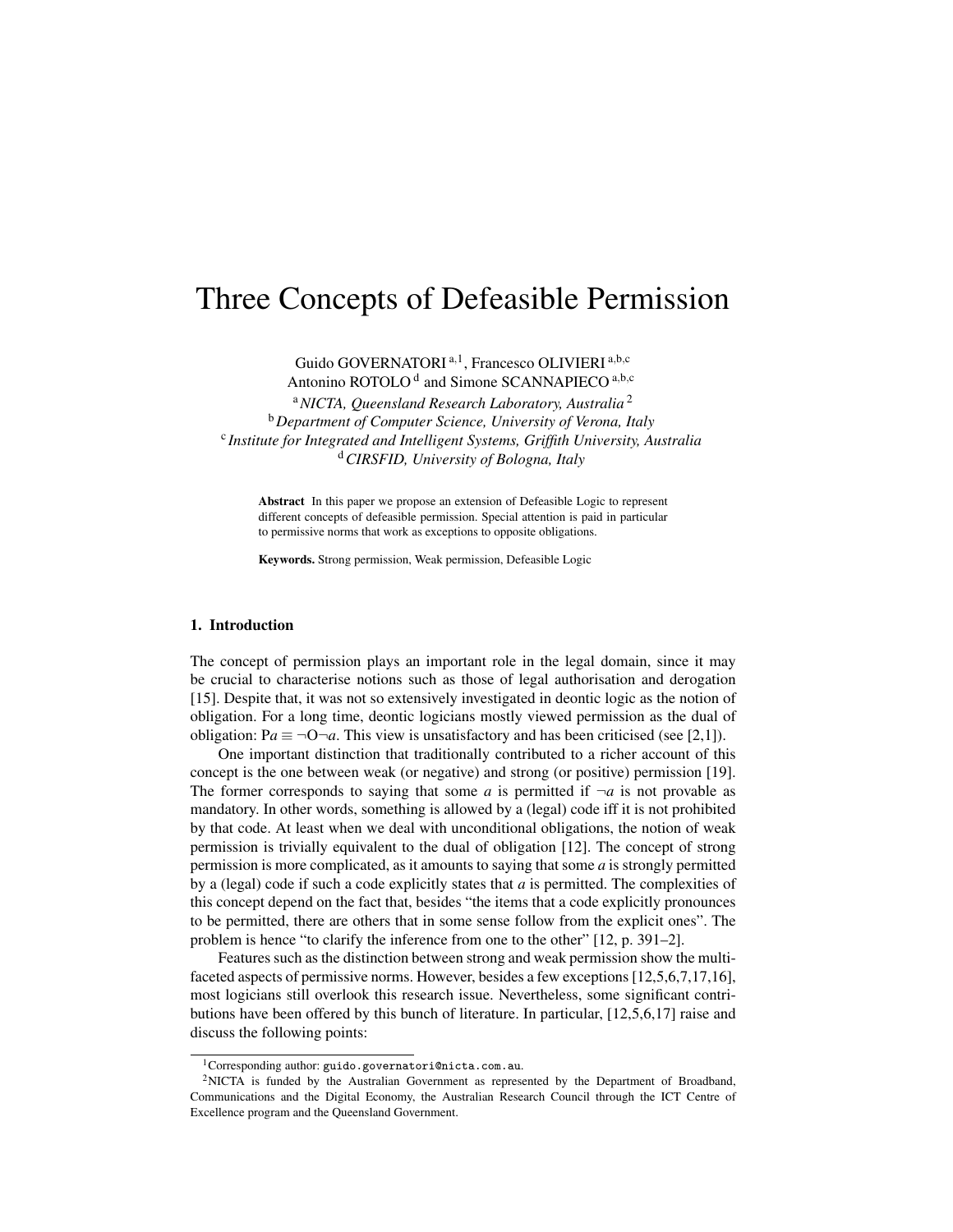- despite some radical critiques [14,13], we should fruitfully keep the distinction between weak and strong permission;
- we may have different types of strong permissions (or, better, of permissions that logically follow from explicit permissive norms), according to whether
	- ∗ we statically determine what is actually permitted given what is obligatory and what is explicitly permitted;
	- ∗ we dynamically determine "the limits on what may be prohibited without violating static permissions" [5];
- especially in the *law*, strong permissions can play a role not only in overruling any incompatible prohibition, but also in stating exceptions to obligations [4];
- strong permissions make sense even when any incompatible prohibitions are not in the legal system; permissions have a dynamic behaviour and prevent that future prohibitions hold in general, or apply to specific contexts.

This paper moves from the above points with the purpose of studying the concepts of weak and strong permission within a new extension of Defeasible Logic (DL) [3]. There are several advantages of this choice:

- 1. DL is a computationally efficient logical framework able to capture various aspects of non-monotonic reasoning, and so of the defeasible character of permissive norms; in particular, we will see that strong permissions can be represented both introducing a new non-monotonic consequence relation for permission, or not;
- 2. The proposed extension of DL embeds operators able to express
	- (a) ordered sequences of contrary-to-duty obligations [9,10], in combination with
	- (b) ordered sequences of strong permissions which are supposed to derogate or make exceptions to prohibitions; this is a specific novelty of this contribution, as sequences of permissions allow us to represent preferences between permissions (i.e., exceptions) which are not necessarily incompatible with each other.

The layout of the paper is as follows. Section 2 informally discusses how to characterise permissions in DL. Section 3 technically presents the machinery and states some results. Section 4 discusses some related work and provides a summary of the paper.

## 2. Three Concepts of Permission

Let us first summarise some preliminary intuitions behind our logical framework.

- 1. Permissive and prescriptive norms are represented by means of defeasible rules, whose conclusions normally follow unless they are defeated by contrary evidence. For example, the rule *Order*  $\Rightarrow$  *O Pay* says that, if we send a purchase order, then we will be defeasibly obliged to pay; the rule *Order*, *Creditor*  $\Rightarrow_{P} \neg Pav$  states that if we send an order, we are normally not obliged to pay if we are creditors towards the vendor for the same amount we have to pay for that order.
- 2. Rules introduce modalities: if we have  $a \Rightarrow_0 b$  and a, then we obtain Ob.
- 3. For the sake of simplicity, modal literals can only occur in the antecedent of rules. This is in line with our idea that the applicability of rules labeled with modality *X* is the condition for deriving literals modalised with *X*. In other words, we do not admit rules such as  $a_1, \ldots, a_n \Rightarrow_{\Omega} Pb$ .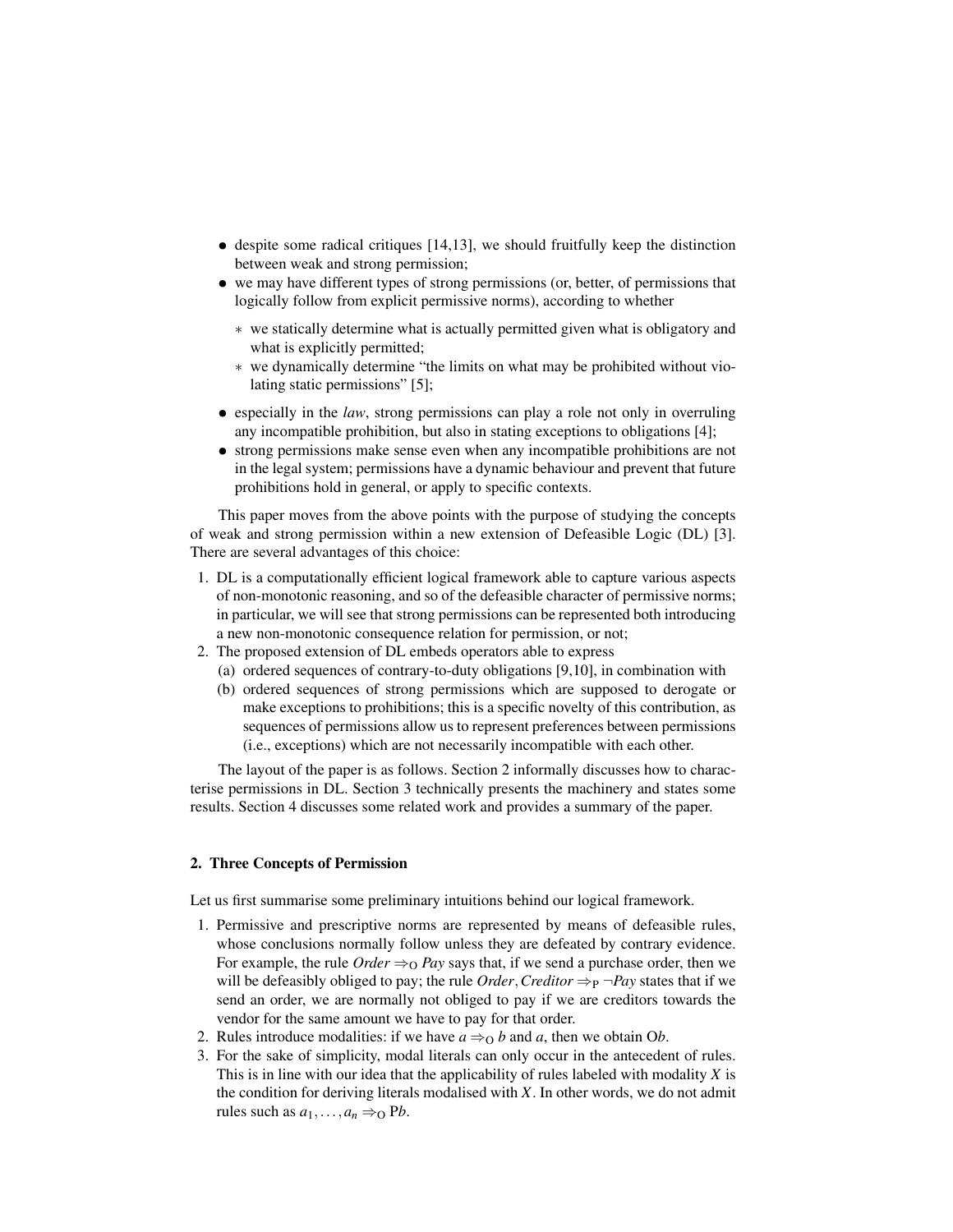4. Legal norms often specify mandatory actions to be taken in case of their violation. In general, obligations in force after some other obligations have been violated correspond to contrary-to-duty (CTD) obligations. These constructions affect the formal characterisation of compliance since they identify situations that are not ideal, but still acceptable. A compact representation of CTDs may resort to the non-boolean connective ⊗ [9]: a formula like  $x \Rightarrow_0 a \otimes b$  means that, if *x* is the case, then *a* is obligatory, but if the obligation  $a$  is not fulfilled, then the obligation  $b$  is activated and becomes in force until it is satisfied or violated.

Notice that O and P are not simple labels: they are modalities. O is non-reflexive<sup>3</sup>: if a rule  $b_1, \ldots, b_n \Rightarrow 0$  *a* is applicable, no contrary evidence defeats it, and we know that  $\neg a$  is the case, then we do not obtain a conflict between the fact  $\neg a$  and the conclusion of the rule, since such a conclusion is O*a*; ¬*a* consists rather in violation of O*a*. On the other hand, the modality P is logically characterized in such a way as two rules for P supporting *a* and  $\neg a$  do not clash, but a rule  $\Rightarrow_P b$  attacks a rule  $\Rightarrow_O \neg b$  (and vice versa).

This basic framework already allows us to express three types of permission and capture different aspects of how defeasibility affects them [18]. Indeed, like standard DL, our extension is able to establish the relative strength of any rule (hence, to solve rule conflicts) and has two types of attackable rules: defeasible rules and defeaters. Defeaters in DL are a special kind of rule: they are used to prevent conclusions but not to support them. For example, *SpecialOrder*, *PremiumCustomer*  $\sim_{\Omega} \neg PayBy7Days$  states that premium customers placing special orders might be exempt from paying by 7 days: it can prevent the derivation of an obligation to pay within the deadline, but it cannot be used to directly derive any conclusion.

*Weak Permission* A first way to define permissions in DL is by simply considering weak permissions and stating that the opposite of what is permitted is not provable as obligatory. Consider a normative system consisting of just the following two rules:

 $r_1$ : *Park*, *Vehicle*  $\Rightarrow$   $\circ$   $\neg$  *Enter*  $r_2$ : *Park*, *Emergency*  $\Rightarrow$   $\circ$  *Enter* 

Here the normative system does not contain any permissive norm. However, since DL is a skeptical non-monotonic logic, in case both  $r_1$  and  $r_2$  could fire we cannot conclude either that it is prohibited to enter nor that it obligatory, because we do not know what rule is stronger. Hence, in this context, both ¬*Enter* and *Enter* are weakly permitted.

This is the most direct way to define the idea of weak permission: something is permitted by a code iff it is not prohibited by that code. In the formal language, this possibility consists in adding the modality P without having specific rules for it. Indeed, we can have modal literals, such as P*q* in the antecedent of a rule (which can be obtained by showing that no opposite obligation is provable).

*Explicit Permissions Are Defeaters.* Any defeasible rule supporting some O*a* can lead to infer this obligation and also block another obligation  $O\neg a$ . In this sense, this type of rule is not fully satisfactory to investigate the concept of permission, since it can only be used to characterize the notion of weak permission. Thus, there are good reasons to argue that defeaters for O are suitable to express an idea of strong permission [11]. *Explicit* rules such as  $r : a \rightarrow o q$  state that *a* is a specific reason for *blocking* the derivation of O $\neg q$ (but not for proving something): this rule does not support any conclusion but states that *q* is *not un*desirable from the deontic perspective. Consider this example:

<sup>3</sup>As is well-known, in a non-reflexive modal logic *a* does not follow from *Xa*, where *X* is a modal operator.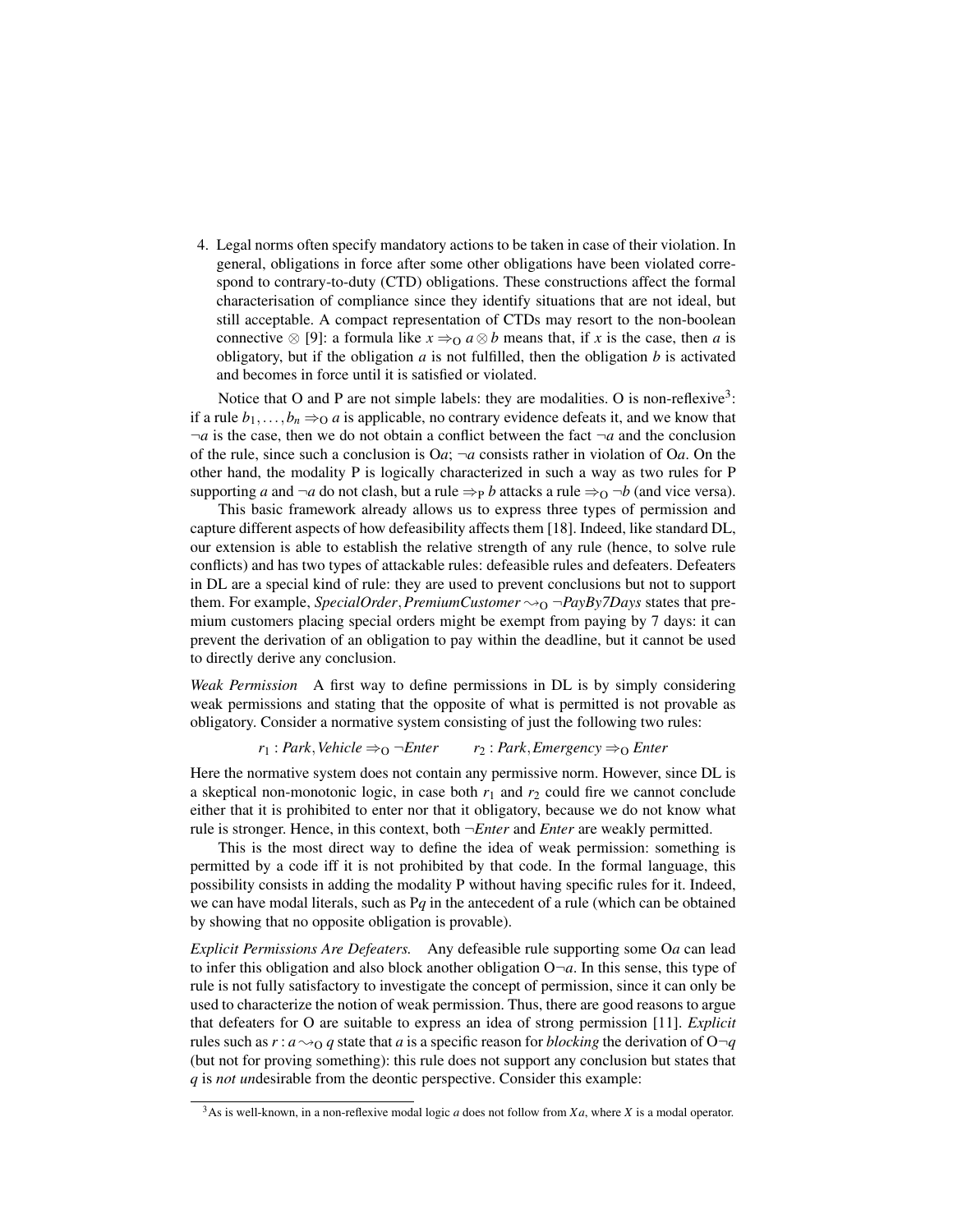#### $r_1$ : *Weekend*,*AirPollution*  $\Rightarrow_Q \neg UseCar$   $r_2$ : *Weekend*, *Emergency*  $\rightarrow_Q$  *UseCar*

Rule *r*<sup>1</sup> states that on weekends it is forbidden to use private cars if certain air pollution limit values are exceeded. Defeater  $r_2$  is in fact an exception to  $r_1$ , and so it seems to capture the above recalled idea that explicit permissive norms (especially in the law) provide exceptions to obligations.

*Using Permissive Rules* Another approach is based on introducing specific rules for deriving permissions [12,5]. Let us consider the following scenario:

 $r_1$ : *Weekend*, *AirPollution*  $\Rightarrow$   $\circ$   $\neg$ *UseCar* 2 : *Weekend*,*Emergency* ⇒<sup>P</sup> *UseCar*

As  $r_2$  in the previous scenario,  $r'_2$  looks like an exception to  $r_1$ . The apparent difference between  $r_2$  and  $r'_2$  is that the latter is directly used to prove PUseCar. The question is: does it amount to a real difference?

Indeed, also *r*2, although it is a defeater, is specifically used to derive it. In addition, rules like  $r'_2$  do not attack other permissive rules, but are in conflict only with rules for obligation that allow to prove the opposite conclusion of the permission we want to derive. This precisely holds for defeaters.

Moreover, let us suppose to have a defeater  $s : a \rightarrow p b$ . Does *s* attack a rule like  $\Rightarrow$   $p \rightarrow b$ ? If this was the case, *s* would be close to an obligation (Pb does not attack P $\neg b$ ), thus making useless to introduce defeaters for P. But, if this is not the case, *s* can only attack  $\Rightarrow$  0  $\neg b$ , thus being equivalent with *s'* : *a*  $\rightarrow$  0 *b*.

Hence, although it is admissible to have defeaters, we do not need to distinguish defeaters for O from those for P.

One significant difference between  $\sim$  and  $\Rightarrow$  is that only the latter rule type can meaningfully express preference orders among different permissions which are supposed to explicitly derogate or make exceptions to prohibitions. To do so, the formal language can be enriched as follow:

5. What we have done at point 4 above with the operator  $\otimes$  can be extended to permissive rules with the subscripted arrow  $\Rightarrow_{P}$ . In other words, we can introduce a new non-boolean connective  $\odot$  for sequences of permissions. As done with  $\otimes$ , given a rule  $r \implies p \ a \odot b$ , we can proceed through the  $\odot$ -chain to obtain the derivation of P*b*. However, strictly speaking, permissions cannot be violated and does not make sense that, given  $\neg a$ , we get Pb from *r*. Rather, the reason to proceed here in the chain is that the normative system allows us to show that  $O\neg a$  is provable or at least defeats rule r, the one supporting  $Pa$ . Hence,  $\odot$  still establishes a preference order among strong permissions and, in case opposite obligations at least defeat the first *n* permissions in the chain, the subsequent  $n+1$ th permission holds. This is significant especially when strong permissions are exceptions to obligations.

Consider the following scenario:

Facts = {¬*CallFiremen*,¬*CallAmbulance*,*Fire*,*CarCrash*,*Injured*}

 $Rules = {r_1 : CarCrash \Rightarrow_0 CallAmbulance \otimes Help}$ 

*r*<sub>2</sub> : *Fire* ⇒<sub>O</sub> *CallFiremen* ⊗ *Extinguish* 

 $r_3$ : *Fire*, *CarCrash*, *Injured*,  $\neg$ *CallAmbulance*  $\Rightarrow$   $\varphi$   $\neg$ *Help*  $\odot$   $\neg$ *Extinguish*}

Priorities =  $r_3$  is stronger than  $r_2$  and weaker than  $r_1$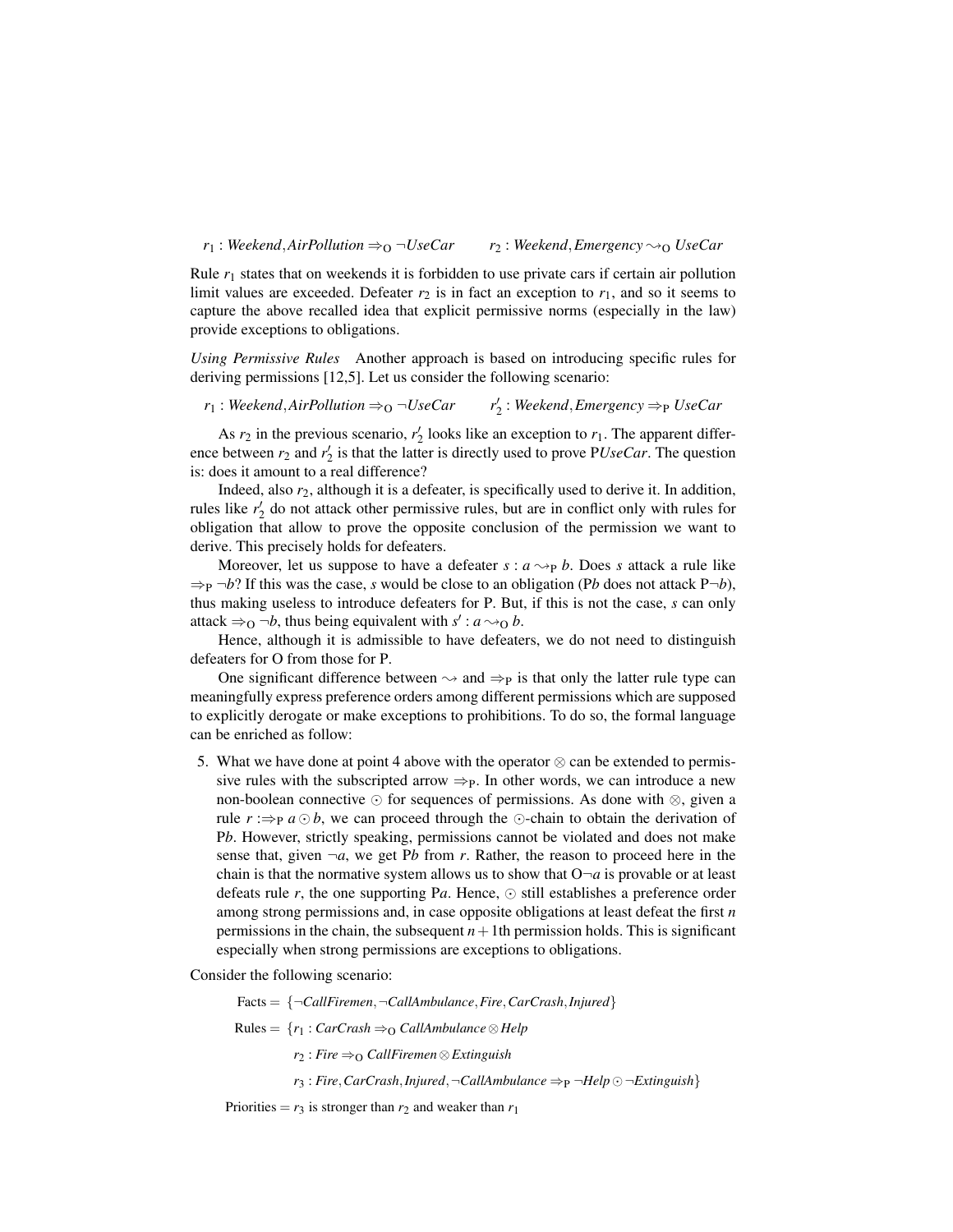Rule  $r_1$  says that, if you are in a close proximity of a car crash, you are under the obligation to call an ambulance; if you do not do it for some reason, you still have the obligation to help. Rule  $r<sub>2</sub>$  states that, in case of fire, you have the obligation to call fire brigades, but if you do not do it you have to try to extinguish the fire. Finally, rule  $r_3$ provides an order between two exceptions in a case where you are in proximity of a fire, of a car crash, you are injured and have not called an ambulance. All rules are triggered. *r*<sup>1</sup> leads to obtain O*CallAmbulance*, which is violated by a fact, so the obligation to help follows. The primary obligation of  $r_2$  is violated, but  $r_3$  is applicable, too, and is stronger than *r*2: this leads to derive P¬*Extinguish*, so there is no way to compensate the violation of O*CallFiremen*, since *r*<sup>3</sup> provides a secondary exception.

The next section presents in detail the logical framework able to express the three types of defeasible permissions that we have informally discussed so far: weak defeasible permission, strong defeater-based permission, and strong permission admitting preference orders.

## 3. Defeasible Deontic Logic with Strong Permission

In this section we first introduce the language adopted to formalise obligation and (strong) permissions in DL, and then we introduce the inferential mechanism in form of proof conditions defining the logic. Finally we show that the proposed formalisation enjoys properties suitable for the modelling of the notion of strong permission.

Let PROP be a set of propositional atoms,  $MOD = \{O, P\}$  the set of modal operators, and Lab be a set of arbitrary labels. The set Lit = PROP $\cup \{\neg p | p \in \text{PROP}\}\$  denotes the set of *literals*. The *complementary* of a literal *q* is denoted by ∼*q*; if *q* is a positive literal *p*, then  $\sim q$  is  $\neg p$ , and if *q* is a negative literal  $\neg p$ , then  $\sim q$  is *p*. The set of modal literals is ModLit =  $\{Xl, \neg Xl \mid l \in \text{Lit}, X \in \text{MOD}\}.$ 

We introduce two preference operators,  $\otimes$  for obligations, and  $\odot$  for permissions, and we will use  $\oslash$  when we refer to one of them generically. These operators are used to build chains of preferences, called  $\oslash$ -expressions.

The formation rules for well-formed  $\oslash$ -expressions are: (a) every literal is an  $\oslash$ expression; (b) if *A* is an  $\otimes$ -expression, *B* is an  $\odot$ -expression and *c*<sub>1</sub>,..., *c*<sub>*k*</sub> are literals then  $A \otimes c_1 \otimes \cdots \otimes c_k$  is an  $\otimes$ -expression,  $B \odot c_1 \odot \cdots \odot c_k$  is an  $\odot$ -expression,  $A \odot B$  is an ⊘-expression; (c) every ⊗-expression and ⊙-expression is an ⊘-expression; (d) nothing else is an  $\oslash$ -expression. We adopt the standard DL definitions of *strict rules*, *defeasible rules*, and *defeaters* [3]. However, for the sake of simplicity, and to better focus on the non-monotonic aspects that DL offers, in the remainder we use only defeasible rules and defeaters. In addition, we have to take the modal operators into account. Every rule is of the type  $r : a_1, \ldots, a_n \hookrightarrow C$ , where

- 1.  $r \in$  Lab is the name of the rule;
- 2.  $a_1, \ldots, a_n$ , the *antecedent* of the rule, is the set of the premises of the rule (alternatively, it can be understood as the conjunction of all the literals in it). Each  $a_i$  is either a literal or a modal literal;
- 3.  $\rightarrow \in \{\Rightarrow_X, \rightsquigarrow\}$  denotes the type of the rule. If  $\hookrightarrow$  is  $\Rightarrow_X$ , the rule is a *defeasible rule*, while if  $\hookrightarrow$  is  $\rightsquigarrow$ , the rule is a *defeater*. The subscript *X*  $\in$  MOD in defeasible rules represents the modality introduced by the rule itself. The mode of a rule tells us what kind of conclusion we can obtain from the rule; as we argued, we do not need to label  $\rightsquigarrow$  with any modality.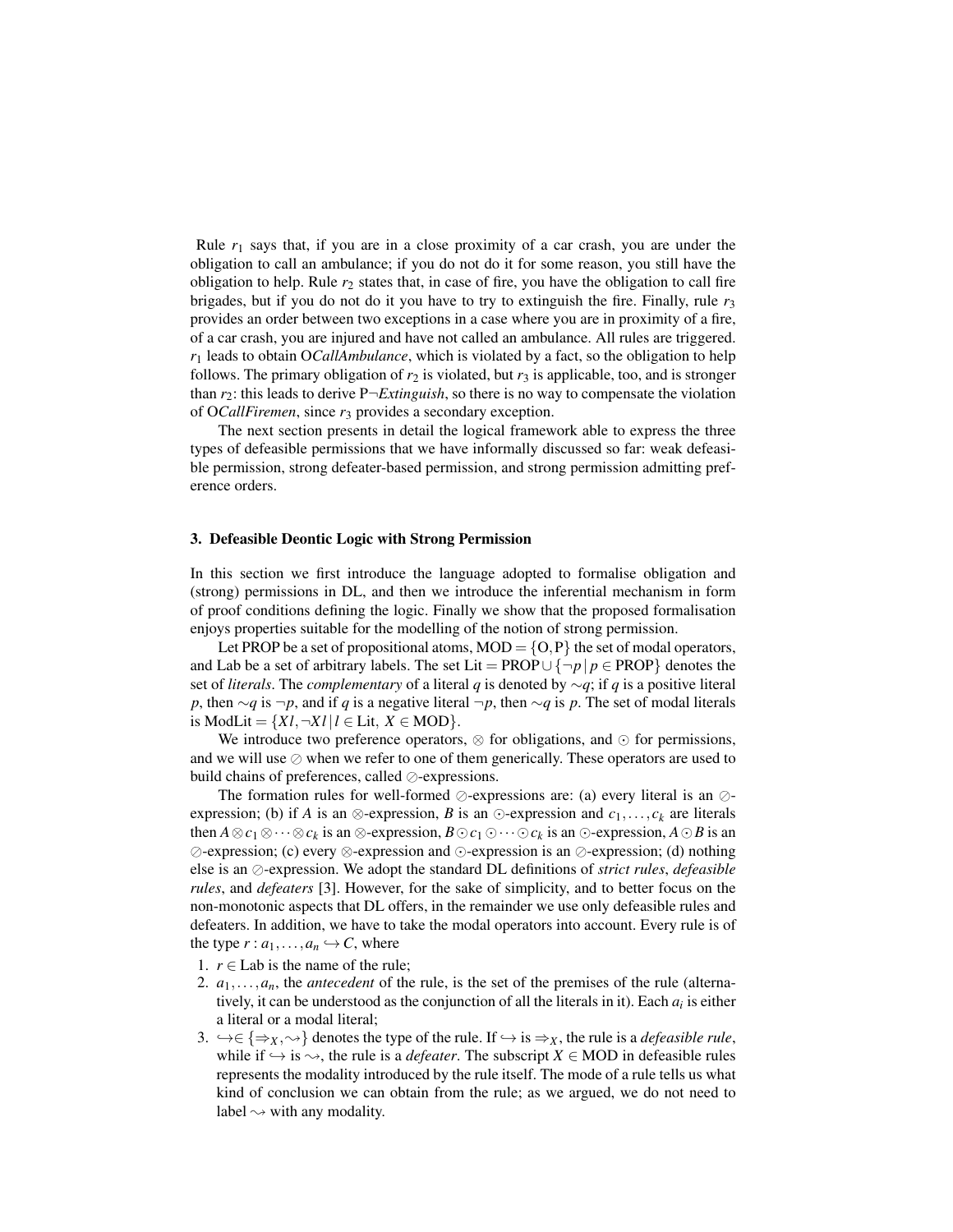4. *C* is the *consequent* (or *head*) of the rule, which is an  $\oslash$ -expression. Two constraints apply on the consequent of a rule: (a) if  $\hookrightarrow$  is  $\rightsquigarrow$ , then *C* is a single literal; (b) if  $X = P$ , then *C* must be an  $\odot$ -expression.

Given an  $\oslash$ -expression *A*, the *length* of *A* is the number of elements in it. Given an  $\oslash$ -expression  $A \oslash b$ , the *index* of *b* is *n* iff the length of  $A \oslash b$  is *n*. We also say that *b* appears at index *n* in  $A \oslash b$ .  $R[a, k]$  is the set of rules where element *a* is at index *k* in the head of the rules.

Given a set of rules *R*, we will use the following abbreviation for specific subsets of rules:

- $R_{def}$  denotes the set of all defeaters in the set  $R$ ;
- $R[q, n]$  is the set of rules where *q* appears at index *n* in the consequent;
- $R^{O}[q,n]$  is the set of (defeasible) rules where *q* appears at index *n* and the operator at index  $n - 1$  is  $\otimes$ ; the set of (defeasible) rules where *q* appears at any index *n* satisfying the above constraints is denoted by  $R^O[q]$ ;
- $\bullet$  similarly  $R^{\text{P}}[q,n]$  is the set of rules where *q* appears at index *n*, and the operator at index  $n-1$  is  $\odot$ ; the set of (defeasible) rules where *q* appears at any index *n* satisfying the above constraints is denoted by  $R^P[q]$ .

A *Defeasible Theory* is a structure  $(F, R, \succ)$ , where *F*, the set of facts, is a set of literals and modal literals, R is a set of rules and  $\succ$ , the superiority relation, is a binary relation over *R*.

A theory corresponds to a normative system, i.e., a set of norms, where every norm is modelled by rules. The superiority relation is used for conflicting rules, i.e., rules whose conclusions are complementary literals, in case both rules fire. Notice that we do not impose any restriction on the superiority relation: it is just a binary relation determining the relative strength of two rules.

Proofs in a defeasible theory *T* are linear derivations, i.e., sequences of *tagged literals* in the form of  $+\partial_X q$  and  $-\partial_X q$ . Given *X* ∈ MOD,  $+\partial_X q$  means that *q* is defeasibly provable in *T* with modality *X*, while  $-\partial_X q$  means that *q* is defeasibly refuted. The initial part of length *i* of a proof *P* is denoted by  $P(1..i)$ .

The first thing to do is to define when a rule is applicable or discarded. A rule is *applicable* for a literal *q* if all non-modalised literals in the antecedent are given as facts and all the modalised literals have been proved (with the appropriate modalities). On the other hand, a rule is *discarded* if at least one of the modalised literals in the antecedent has not been proved (or is not a fact in the case of non-modalised literals). However, as literal q could not appear as the first element in an  $\oslash$ -expression in the head of the rule, some additional conditions on the consequent of rules must be satisfied.

**Definition 1.** A rule  $r \in R[q, j]$  such that  $C(r) = c_1 \otimes \cdots \otimes c_{l-1} \odot c_l \odot \cdots \odot c_n$  is applicable *for literal q at index j, with*  $1 \leq j < l$ *, in the condition for*  $\pm \partial_0$  *iff* 

*(1) for all*  $a_i \in A(r)$ *:* 

*(1.1) if*  $a_i$  = O*l then* +∂<sub>O</sub>*l* ∈ *P*(1*..n*)*; (1.2)* if  $a_i$  = ¬O*l* then  $-\partial_0 l$  ∈  $P(1..n)$ ; *(1.3) if*  $a_i$  = P*l then* +∂<sub>P</sub> $l$  ∈  $P(1..n)$ *; (1.4) if*  $a_i$  = ¬P*l then* −∂<sub>P</sub> $l$  ∈  $P(1..n)$ *; (1.5) if*  $a_i = l \in$  Lit *then*  $l \in F$ *, and (2) for all c<sub>k</sub>* ∈ *C*(*r*)*,* 1 ≤ *k* < *j,* +∂<sub>O</sub>*c*<sub>*k*</sub> ∈ *P*(1.*n*) *and* (*c<sub>k</sub>* ∉ *F or* ∼*c<sub>k</sub>* ∈ *F*).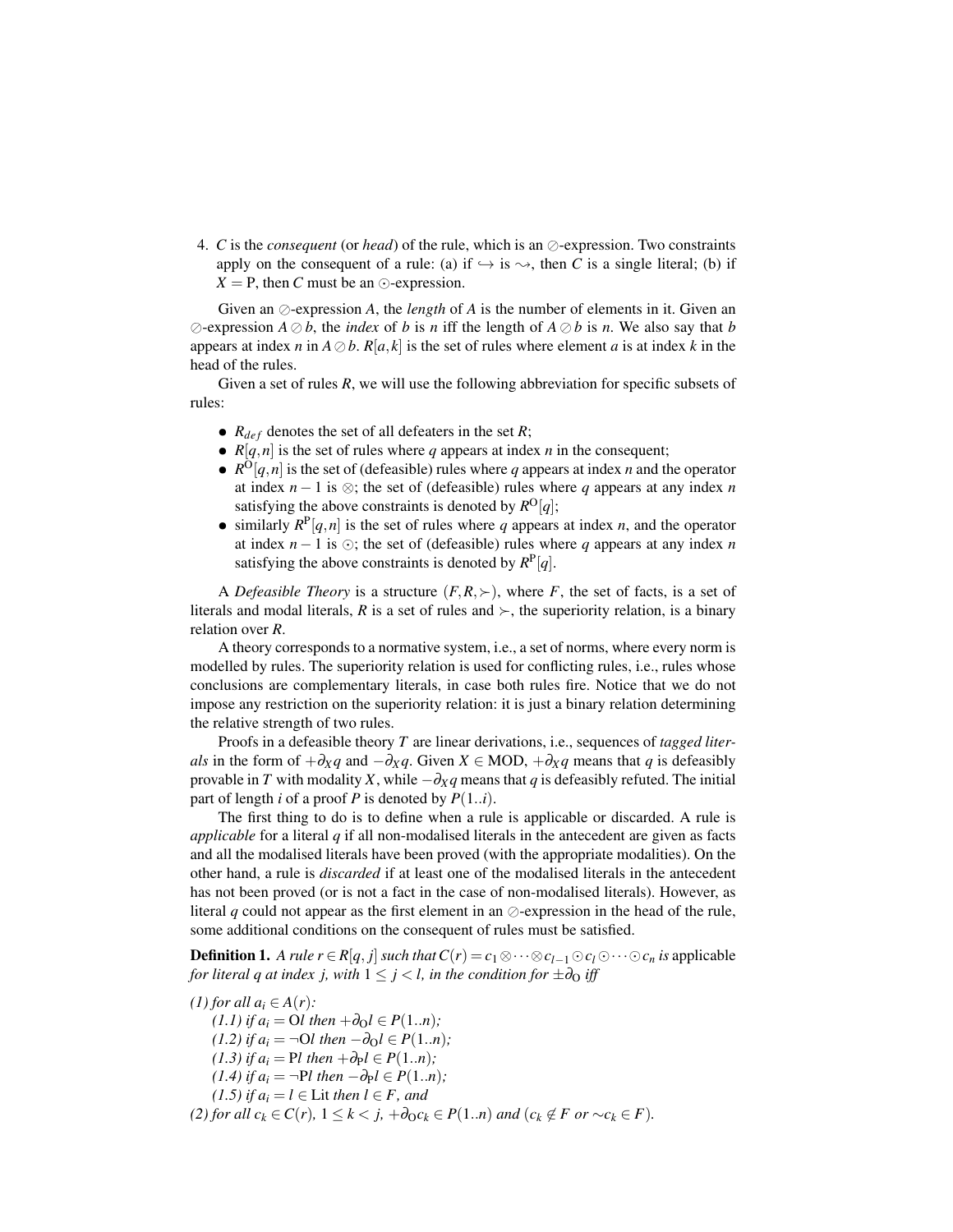Conditions  $(1.1)$ – $(1.5)$  represent the above requirements; condition  $(2)$  on the head of the rule states that each element  $c_k$  prior to  $q$  must be derived as an obligation, and a violation of such obligation has occurred.

**Definition 2.** A rule  $r \in R[q, j]$  such that  $C(r) = c_1 \otimes \cdots \otimes c_{l-1} \odot c_l \odot \cdots \odot c_n$  is applicable *for literal q at index j, with*  $l \leq j \leq n$  *in the condition for*  $\pm \partial_P$  *iff* 

*(1) for all*  $a_i \in A(r)$ *:*  $(1.1)$  *if a<sub>i</sub>* = O*l then* +∂<sub>O</sub>*l* ∈ *P*(1.*n*)*; (1.2) if*  $a_i$  = ¬O*l then* −∂<sub>O</sub>*l* ∈ *P*(1.*n*)*; (1.3) if*  $a_i = \text{Pl}$  *then*  $+ \partial_{\text{P}} l \in P(1..n)$ *; (1.4)* if  $a_i$  = ¬P*l* then  $-\partial P$ *l* ∈ *P*(1.*n*)*; (1.5) if*  $a_i$  = *l* ∈ Lit *then l* ∈ *F, and (2) for all c<sub>k</sub>* ∈ *C*(*r*)*,* 1 ≤ *k* < *l,* +∂<sub>*O</sub>c<sub>k</sub>* ∈ *P*(1..*n*) *and* (*c<sub>k</sub>* ∉ *F or* ∼*c<sub>k</sub>* ∈ *F*)*, and*</sub> *(3) for all c<sub><i>k*</sub> ∈ *C*(*r*)*,*  $l \leq k < j$ *,* −∂<sub>*P</sub>c<sub><i>k*</sub> ∈ *P*(1..*n*)*.*</sub>

The only difference with respect to  $\pm \partial_{\Omega}$  is the presence of an additional condition, stating that all permissions prior to  $q$  must be refuted (condition  $(3)$ ).

**Definition 3.** A rule  $r \in R[q, j]$  such that  $C(r) = c_1 \otimes \cdots \otimes c_{l-1} \odot c_l \odot \cdots \odot c_n$  is discarded *for literal q at index j, with*  $1 \leq j \leq n$  *in the condition for*  $\pm \partial_0$  *or*  $\pm \partial_p$  *iff* 

*(1)* there exists  $a_i$  ∈  $A(r)$  *such that (1.1) if*  $a_i$  = O*l then* −∂<sub>O</sub> $l$  ∈  $P(1..n)$ *; (1.2) if*  $a_i$  = ¬O*l* then + $\partial_0 l$  ∈  $P(1..n)$ ; *(1.3) if*  $a_i$  = P*l then* −∂<sub>P</sub> $l$  ∈  $P(1..n)$ *; (1.4) if*  $a_i$  = ¬P*l then* +∂<sub>P</sub>*l* ∈ *P*(1.*n*)*; (1.5) if*  $a_i = l$  ∈ Lit *then*  $l \notin F$ *, or (2) there exists*  $c_k$  ∈  $C(r)$ *,*  $1 \leq k$  < *l, such that either*  $-\partial_0 c_k$  ∈ *P*(1.*n*) *or*  $c_k$  ∈ *F, or (3) there exists*  $c_k$  ∈  $C(r)$ *,*  $l \leq k$  < *j, such that* + $\partial_P c_k$  ∈  $P(1..n)$ *.* 

In this case, condition  $(2)$  ensures that an obligation prior to  $q$  in the chain is not in force or has already been fulfilled (thus, no reparation is required), while condition (3) states that there exists at least one explicit derived permission prior to *q*.

We now introduce the proof conditions for  $\pm \partial_0$  and  $\pm \partial_{\rm P}$ .

 $+\partial_{\Omega}$ : If  $P(n+1) = +\partial_{\Omega}q$  then  $(1)$  Oq  $\in$  *F* or (2.1) O∼*q* ∉ *F* and ¬O*q* ∉ *F* and P∼*q* ∉ *F* and (2.2) ∃*r* ∈  $R^O[q, i]$  such that *r* is applicable for *q*, and (2.3)  $\forall s \in R[\sim q, j]$ , either (2.3.1) *s* is discarded, or either (2.3.2) *s* ∈  $R^O$  and  $\exists t$  ∈  $R[q, k]$  such that *t* is applicable for *q* and *t*  $\succ$  *s*, or (2.3.3)  $s \in R^P \cup R_{def}$  and  $\exists t \in R^O[q, k]$  such that *t* is applicable for *q* and  $t \succ s$ .

To show that  $q$  is defeasibly provable as an obligation, there are two ways: (1) the obligation of *q* is a fact, or (2) *q* must be derived by the rules of the theory. In the second case, three conditions must hold:  $(2.1) \sim q$  is not provable as an obligation using the set of modalised facts at hand; (2.2) there must be a rule introducing obligation for *q* which can apply; (2.3) every rule *s* for ∼*q* is discarded or defeated by a stronger rule for *q*. If *s* is an obligation rule, then it can be counterattacked by any type of rule; if *s* is a defeater or a permission rule, then only an obligation rule can counterattack it.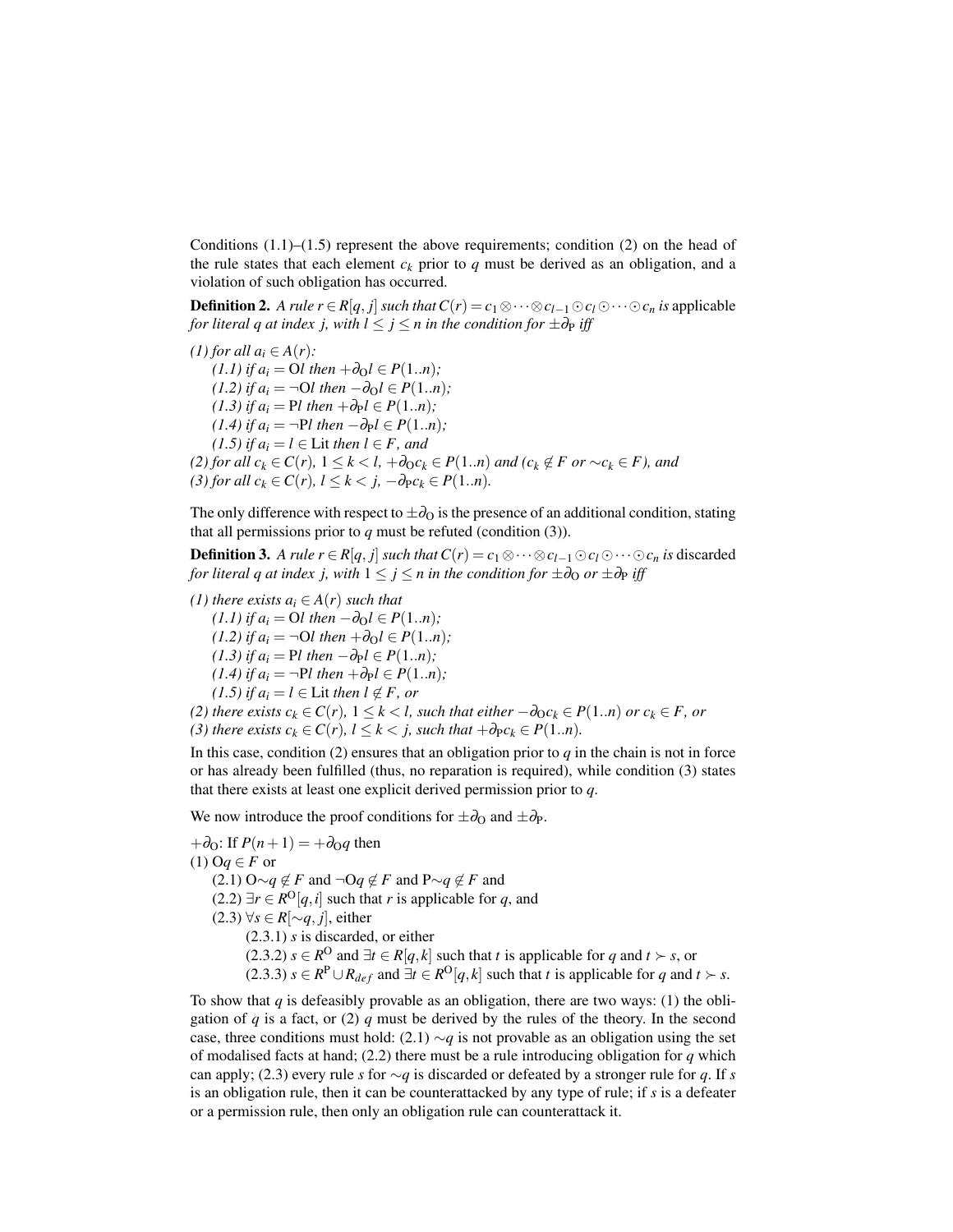Here below are the conditions for  $-\partial_{\Omega}$  and  $\pm \partial_{P}$ :

 $-\partial_{\Omega}$ : If  $P(n+1) = -\partial_{\Omega}q$  then  $(1)$  Oq  $\notin$  *F* and either (2.1) O∼*q* ∈ *F* or ¬O*q* ∈ *F* or P∼*q* ∈ *F* or (2.2) ∀*r* ∈  $R^O[q, i]$  either *r* is discarded for *q*, or (2.3)  $\exists s \in R[\sim q, j]$  such that (2.3.1) *s* is applicable for ∼*q*, and (2.3.2) if  $s \in R^{\text{O}}$  then  $\forall t \in R[q, k]$ , either *t* is discarded or  $t \nsucc s$ , and (2.3.3) if  $s \in \mathbb{R}^P \cup \mathbb{R}_{def}$  then  $\forall t \in \mathbb{R}^O[q, k]$ , either *t* is discarded or  $t \neq s$ .

 $+\partial_P$ : If  $P(n+1) = +\partial_P q$  then (1)  $Pq \in F$  or  $(2.1)$  O∼*q* ∉ *F* and ¬P*q* ∉ *F* and (2.2)  $\exists r \in R^P[q, i]$  such that *r* is applicable for *q*, and (2.3)  $\forall s \in R^{\text{O}}[\sim q, j]$ , either (2.3.1) *s* is discarded for ∼*q*, or (2.3.2)  $\exists t \in R[q, k]$  such that *t* is applicable for *q* and  $t \succ s$ .

This last proof condition differs from its counterpart for obligation in two aspects: we allow scenarios where both  $+\partial_{P}q$  and  $+\partial_{P} \sim q$  hold, but  $+\partial_{Q} \sim q$  must not hold (2.1); any applicable rule *s* supporting ∼*q* can be counterattacked by any type of rule *t* supporting *q*, as *s* must be an obligation rule, and permission rules can only be attacked by obligation rules (2.3).

 $-\partial_P$ : If  $P(n+1) = -\partial_P q$  then (1) Pq  $\notin$  *F* and either (2.1) O∼*q* ∈ *F* or ¬P*q* ∈ *F*, or (2.2) ∀*r* ∈  $R^P[q, i]$ , either *r* is discarded, or (2.3)  $\exists s \in R^{\mathcal{O}}[\sim q, j]$  such that (2.3.1) *s* is applicable for ∼*q*, and  $(2.3.2) \forall t \in R[q, k]$ , either *t* is discarded or  $t \not\succ s$ .

The logic resulting from the above proof conditions enjoys properties describing the appropriate behaviour of the modal operators. A Defeasible Theory *D* is *consistent* iff *F* does not contain pairs of complementary (modal) literals, thus if *D* does not contain pairs like O*l* and ∼O*l*, P*l* and ∼P*l*, and *l* and ∼*l*. A Defeasible Theory *D* is *O*-*consistent* iff for any literal *l*, *F* does not contain any of the following pairs: O*l* and O∼*l*, O*l* and P∼*l*.

As usual, given a Defeasible Theory *D* we will use  $D \vdash \pm \partial_{\Box} p$  iff there is a derivation of  $\pm\partial_{\square}p$  from *D*.

**Proposition 1.** *Let D be a consistent Defeasible Theory, and*  $\Box \in \{O, P\}$ *. For any literal l, it is not possible to have both*  $D \vdash +\partial_{\Box} l$  *and*  $D \vdash -\partial_{\Box} l$ *.* 

The meaning of the above proposition is that it not possible to prove that a literal is at the same time obligatory and not obligatory, and permitted and not permitted.

Proposition 2. *Let D be an O-consistent Defeasible Theory, then for any literal l, it is not possible to have both*  $D \vdash +\partial_{\Omega}l$  *and*  $D \vdash +\partial_{\Omega} \sim l$ .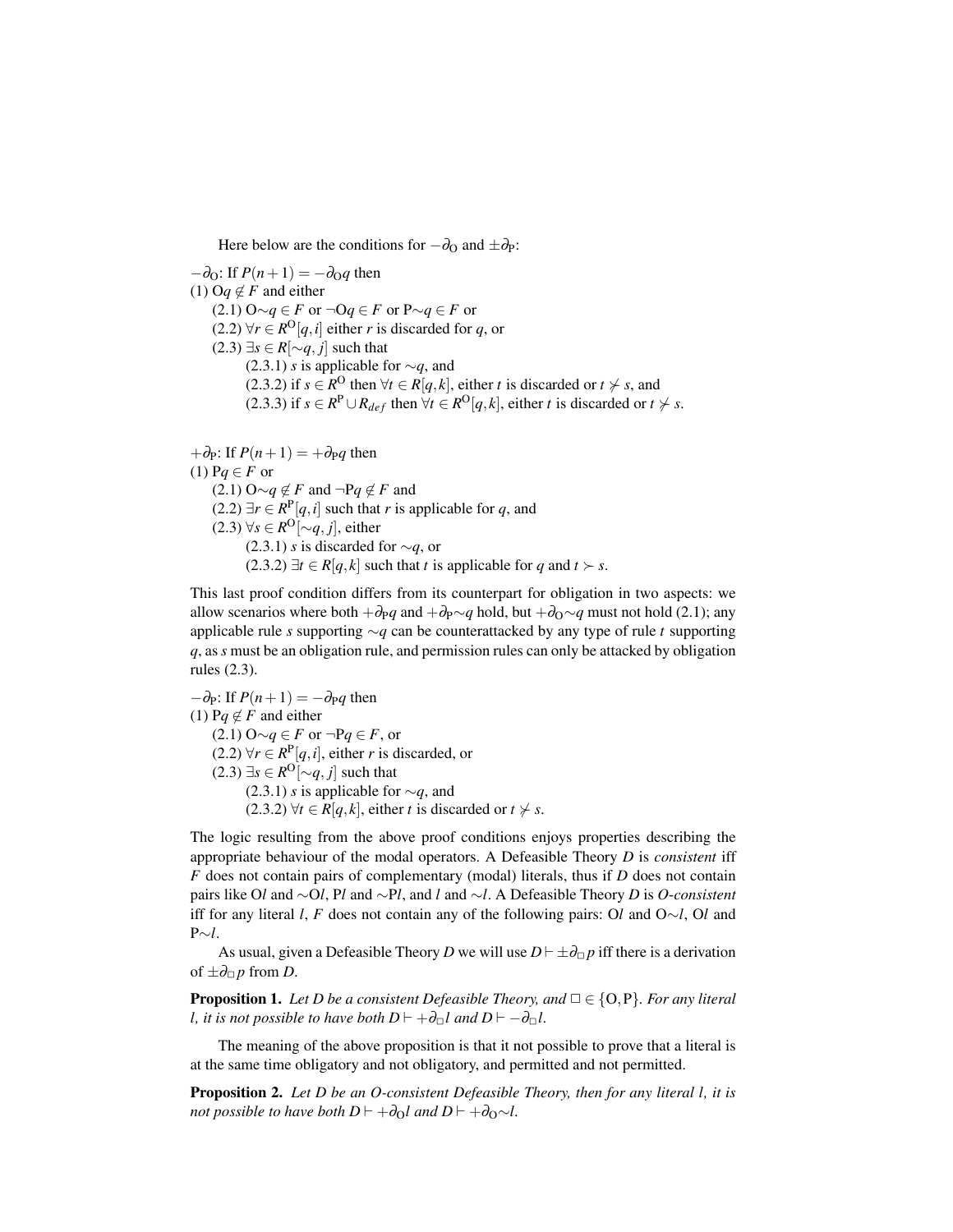The meaning of the proposition is that no formula is both obligatory and forbidden at the same time. However, the proposition does not hold for permission. It is possible to have both the explicit permission of *l* and the explicit permission of ∼*l*.

The basic relationships between permissions and obligations are governed by the following proposition:

Proposition 3. *Let D be an O-consistent Defeasible Theory. For any literal l:*

*1. if*  $D \vdash +\partial_O l$ , then  $D \vdash -\partial_O \sim l$ ; 2. *if*  $D \vdash +\partial_O l$ , then  $D \vdash -\partial_P \sim l$ ; *3. if*  $D$   $\vdash$  + $\partial_{P}l$ *, then*  $D$   $\vdash$   $-\partial_{O} \sim l$ *.* 

The combination of the two items above describes the consistency between obligation and permission. Part 3 also gives the relationships between strong and weak permission. As we discussed in Section 1, a weak permission is a permission obtained from the failure to derive the opposite obligation. This means that we have the weak permission of *p*, when we have  $-\partial_{\Omega} \sim p$ , and Proposition 3 Part 3 guarantees that we have it when we have  $+\partial_{P} p$ .

Let us see how the logic works with the example introduced at the end of Section 1.

*Example.* Let us recall the scenario reported at the end of Section 2, and formally explain the conclusions of the theory using applicability of rules and proof tags as defined above. The primary obligation to call the ambulance is obtained (i.e. we derive +∂O*CallAmbulance*), but the obligation is violated as ¬*CallAmbulance* ∈ *F*, making *r*<sup>1</sup> applicable for *Help*; rule  $r_3$  is applicable for literal  $\neg$ *Help* and could attack  $r_1$ , but  $r_1 \succ r_3$ , thus we have also +∂O*Help*. Also *CallFiremen* is derived as an obligation but it is violated, thus rule  $r_2$  is applicable for literal *Extinguish* for  $+\partial_{\Omega}$ . As  $+\partial_{\Omega}$ *Help* holds,  $r_3$  is applicable for  $\neg Extinguish$ , and  $r_3 \succ r_2$ , thus we derive  $+\partial_P\neg Extinguish$ .

#### 4. Summary and Related Work

In this paper we proposed an extension of Defeasible Logic (DL) to represent three concepts of defeasible permission. In particular, we have discussed different types of explicit permissive norms that work as exceptions to opposite obligations. Also, we considered how strong permissions can be represented both with and without introducing a new consequence relation for inferring conclusions from explicit permissive norms. Finally, we combined a preference operator applicable to contrary-to-duty obligations with a new one representing ordered sequences of strong permissions which derogate to prohibitions. The contribution is new as compared to our previous work (such as [9,10,8]), since (1) it systematically discusses different concepts of permissions in DL, which were only briskly introduced in [8] to discuss their interplay with intentions and beliefs in MAS, and (2) it proposes a new concept of permission admitting preference orderings, which is not considered in any of our earlier contributions on preference deontic logics [9,10].

The works in the literature that are closer to our approach are [12,5,17] which, however, are all based on Input/Output logic. It is difficult to compare in detail that formalism with DL, but there are some general similarities: those works (a) model weak and strong permissions by distinguishing in an analogous way a consequence relation for obligation and one for permission; (b) distinguish, in a way similar to what we do, between